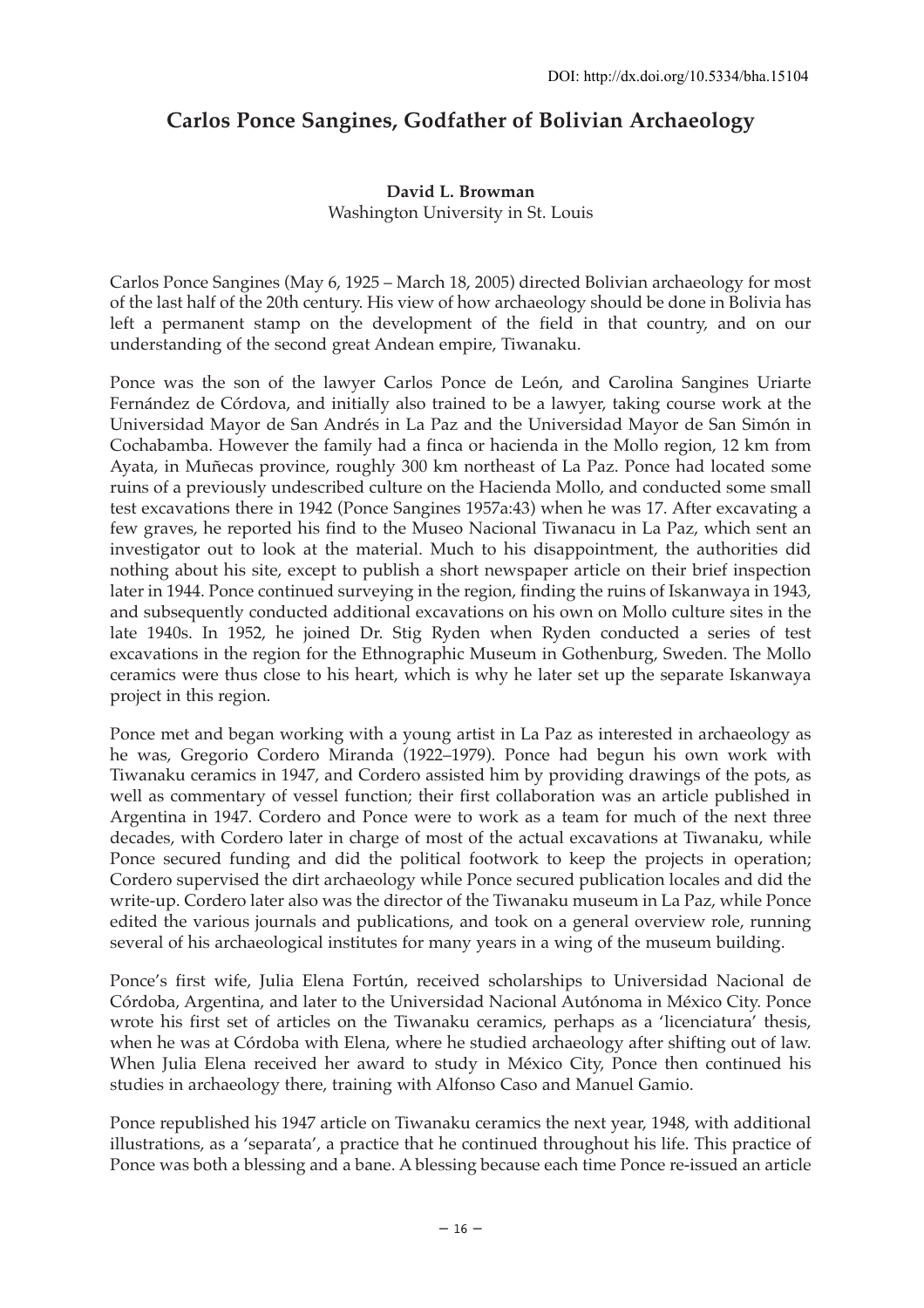as a separate publication, or each time he reprinted the 'separata' through one of his other publishing venues, he virtually always included an expanded set of illustrations, with new photographs and line drawings, and maybe even some new appendices. While each re-issue had a different and distinct set of graphics, the main text, notes, and bibliographic citations remained the same, so if you had the original, or one of the re-issues, you had all the theoretical arguments and all the verbal descriptions of the materials and the excavations. But this was a bane as well, because if, as happened in some cases, the article was reissued half a dozen times or more, you had to track down and secure each and every one of the multiple re-issues, as it always seemed to turn out that the one you did not own was the one that had the key new illustration.

Ponce was active in the populist Movimiento Nacionalista Revolucionario (MNR), and served in government positions over four decades, whenever the MNR came to power. After the 1952 revolution, when the MNR revolted against the military junta who had prevented their democratically elected presidential candidate from taking office, Ponce became deeply involved in the local political scene. Right after the 1952 revolution, he was the MNR 'official mayor' for the capital city of La Paz, an office which is perhaps most like a cross between a lieutenant mayor and a comptroller. With MNR help, he became head of the Instituto Indigenista Boliviano in 1952. He served the MNR in a diplomatic position in Mexico in 1955. He was head of the Despacho de Asunto Campesinos of the Ministro de Estado for the MNR in 1963 and 1964, where among his duties, he provided the rural landholders with official title for their lands under the land reform, and he worked actively to establish rural schools. He was Permanent Secretary of the National Executive Committee of the MNR from 1985 to 1992, at a time period when his political activity kept him from working much in archaeology, as reflected by a gap in his publications. His MNR connections helped Ponce throughout his career; he was almost always able to call in political favors to help him with his archaeological agenda when needed.

In 1953, almost as soon as he was named to municipal office, Ponce used this post, as well as the position with the Instituto Indigenista Boliviano, to put forth a call for the Primera Mesa Redonda on Bolivian archaeology. Because this was to be an essentially in-country gathering, little time was allowed – the call went forth on October 23, 1953, for meetings which were held less than two months later, December 15–21, 1953. The result of this first round table was the first coherent summary of Bolivian archaeology.

Ponce utilized his subsequent positions as Vice President of the Consejo Municpal de Cultura, and his linkages with the Ministry of Education, to get funds to issue the 500 plus page proceedings of their Mesa Redonda sessions. The volume was ultimately published by the Municipal Government of La Paz in 1957. The municipal government was to serve as one of his important publishing venues throughout his career, particularly furnishing funds for another later synthesis of Titicaca Basin archaeology from both southern Peru and northern Bolivia (Ponce Sangines 1976d, 1977a), and in securing funds to help publish his three series of journals – *Khana*, *Pumapunku* (o.s) and *Pumapunku* (n.s.).

It was at these 1953 meetings that the assembled national archaeologists suggested that it might be appropriate to restore the major structures at Tiwanaku, a message Ponce took to heart, and soon which was to become his driving archaeological goal. He began exploratory work at the site in 1957, and in 1958 had secured the financial base to found the Centro de Investigaciones Arqueológicas en Tiwanaku. Because Tiwanaku defined much of Ponce's career, we need to look at some broad issues of his work there. His first operations were at the Semisubterranean Temple. This structure had been partially excavated by earlier researchers. Ponce perceived his work here then as in some measure 'salvage' archaeology, cleaning up the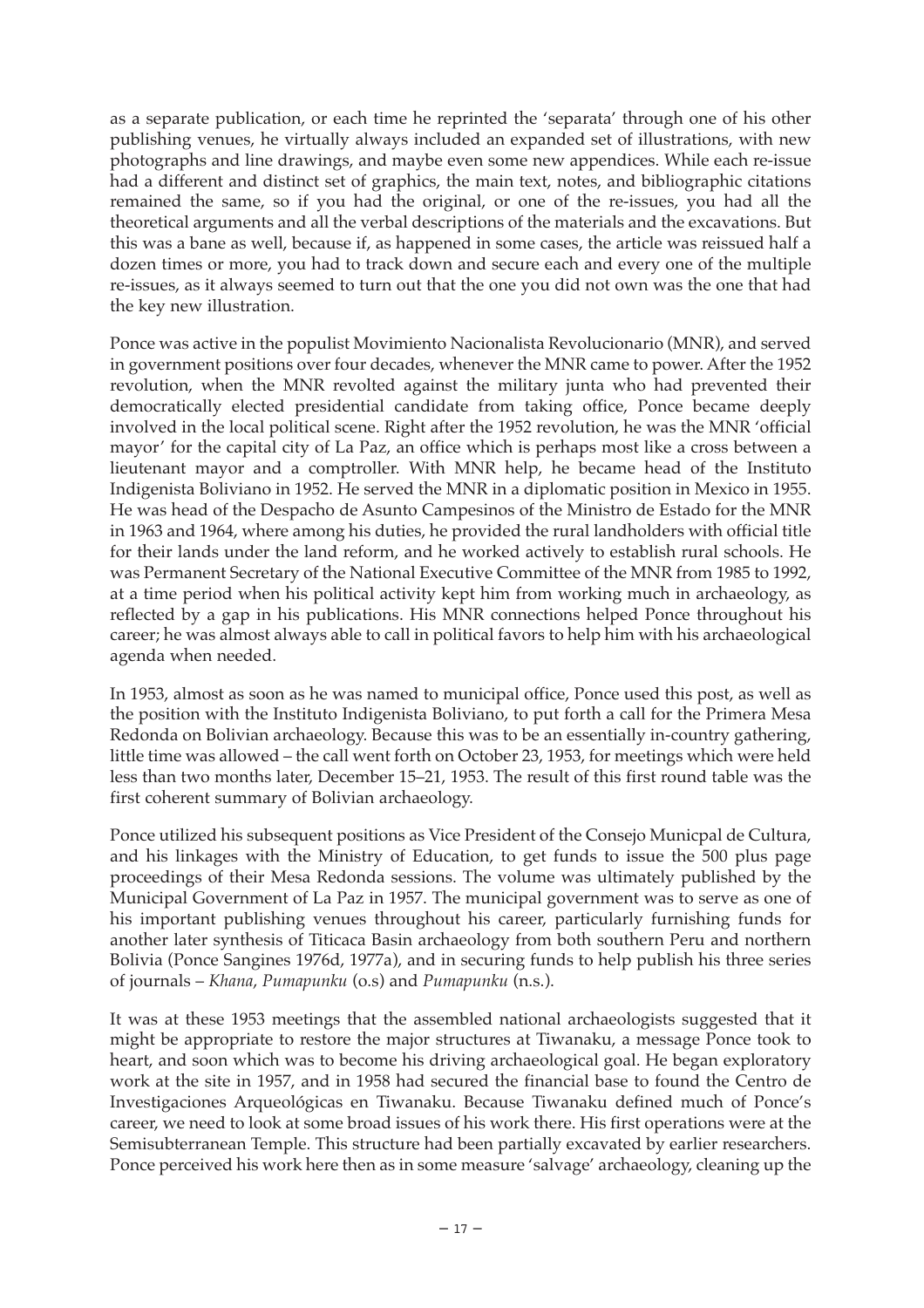back dirt of the earlier excavations such as George Courty and Wendell Bennett. This initial project rapidly expanded into extensive excavation work involving the Kalasasaya, Kheri-Kala, Laka-Kollu and Putuni.

The first excavations defined the strategies and techniques that Ponce imposed upon Cordero, who directed most of the actual fieldwork at Tiwanaku, as well as upon any outsiders who later petitioned for permission to work in Bolivia during Ponce's tenure. Ponce was much taken with his understanding of the procedures of Sir Mortimer Wheeler, particularly in terms of the layout of excavation units and their excavation. Thus Ponce decided to set up a five-meter cardinally oriented grid system for each major structure to be investigated. Excavated portions of the units were thus 4.5 meters on a side, with 0.5 m baulks between them. Excavation levels were set at precise metric depths (0.5 and 1.0 m artificial units were not uncommon). Beautiful grid systems excavations were thus produced, and virtually every introductory archaeological textbook in the U.S. discussing excavation techniques in the 1960s though the 1980s had a picture of one of Ponce's grid-system excavations (usually the Putuni) because they were so exquisitely executed, as an illustration of what one type of archaeological excavation ideally should look like. Adherence to these requirements sometimes eclipsed other aspects of the excavation.

Ponce had his own spin on the idea being hyped by his colleagues to the north that projects should be multi-disciplinary. Tasks were thus sharply divided. Ceramics were analyzed by a technician back in the museum in La Paz, into one of about a score of 'types' that had been pre-determined by Ponce. Wall profiles were to be drawn by a professional cartographer, brought in only after the excavations were completed. This cartographer was seen as having the ability to understand the stratigraphy as then visible, so there was no need to keep any of the excavation supervisors around to provide commentary. And so on for other archaeological categories. The beauty of this, from Ponce's point of view, was that the specialists did not thus have to 'waste' their time at the site while dirt was being moved by campesinos. Instead they could potentially go from site to site around the country, plying their expertise, and had no need to get bogged down in the specifics of the excavations. At the top of the organizational pyramid was Ponce; he was responsible for collecting the reports from the experts, and integrating them into a composite archaeological whole.

All this made for what Ponce called 'scientific archaeology'. He was extremely critical of the kind of test sondages being done in Europe and the U.S. at this time, the sort of things often called 'telephone-booth' tests in the vernacular. A competent excavator found materials during excavation in the horizontal grid units; thus screening was unnecessary, although on occasions, if sherds were particularly dense, 1 inch mesh chicken wire screen was employed. When we began excavations on a joint Bolivian-U.S. project in the early 1970s, with Ponce as our co-collaborator and Cordero as our co-field director, Ponce insisted that we only employ his 'scientific' archaeology strategy for the major part of the excavations at the site of Chiripa. We were allowed to excavate only three deep sondage units by natural stratigraphy of often few centimeters thickness, employing \_\_ inch and smaller mesh screens. Ponce considered both of these procedures a colossal waste of time.

The practice of issuing interim reports of projects in progress was an anathema to Ponce. He was extremely proud of his reports on the Semisubterranean Temple, saying that all of the data were there, that the reader would not have to worry about changing interpretations, as new information was uncovered in a later season, because the report had not been issued until the analysis and work had been completed. What anyone wanted to know about the Semisubterranean Temple was in that report.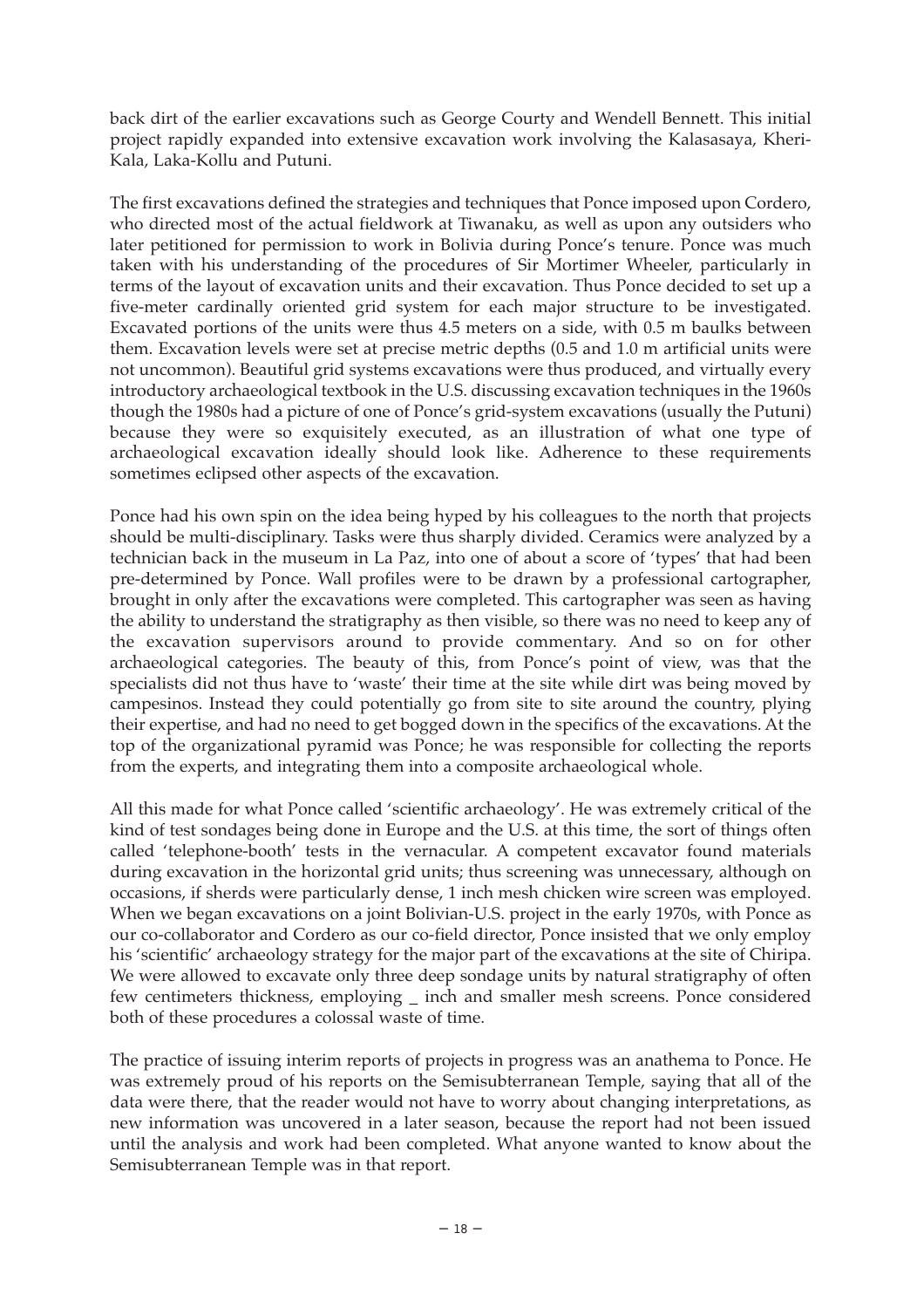I came to understand Ponce's disquiet of interim reports best, when I asked him about the Chunchu Kala area at the northwest corner of the Kalasasaya, as well as the deeply buried materials in the interior patio of the Kalasasaya. From Cordero's workmen, I had learned that there were 'Tiwanaku I' and 'Tiwanaku III' materials in both those areas, as well as 'Pajano' style stone sculpture. Over the years, I repeatedly asked to see the reports on those materials, because of my research interests in the Formative period, and Ponce's answer was always the same: until he had finished his excavations and reconstructions of the Kalasasaya, new information might come to light, possibly changing some interpretations, and thus I would have to wait until he could finish writing the single, complete, definitive report covering all of the Kalasasaya excavations. Unfortunately he died before this could be accomplished.

Ponce's work at Tiwanaku was centered in large part around the agenda set up in the 1953 Round Table meetings – the restoration of Tiwanaku. The restoration of the Semisubterranean Temple seems to be the less intrusive of his projects. One portion of the wall of this structure stood to its essentially restored height, although for much of the structure, there were only the bottom one or two tiers of stone still in place. In reassembling the assemblage of tenon heads, it was quickly recognized that the sandstone or ignimbrite heads had degraded over time to be virtually unrecognizable, while those of andesite, for example, were essentially intact. Thus in the restoration, while the andesite heads were replaced in the walls, in locations comparable to those where they occurred in the one or two remaining original sections of the wall, the degraded sandstone or ignimbrite tenon heads were deliberately left out of the reconstruction.

This restoration policy was a political decision – the funding for Tiwanaku was based on restoring it to its original glory, to serve as a 'sacred' political ancestral place for the country, part of the sacred national cultural patrimony, as well as a powerful tourist draw. Emphasis thus was more upon what was perceived to be appropriate for these two goals, while retaining as much original archaeological integrity as this permitted.

This same procedure in restoration was also extended to the restoration of the Kalasasaya (the other buildings excavated by Ponce and Cordero being so thoroughly robbed of stone for later prehistoric and historic buildings in the region, that there was little left to restore). Although his restoration gives a sense of the monumentality and lost magnificence of the Kalasasaya, Ponce imposed a number of his own ideas on the restoration, in part to fill in the gaps, and in part to maximize the impact of the cut stone architectural features. Almost as soon as he had finished the first stages of this restoration, outside experts began criticizing it. While Ponce ignored most critics, he felt particularly stung by the remarks of fellow Andeanist Graziano Gasparini, who had been involved in restoration and reconstruction of monuments in Venezuela. When Gasparini called the Kalasasaya a 'disastrous reconstruction', Ponce felt called upon to issue a rebuttal (1972d), which includes much of Ponce's rationale for the restoration procedure he employed.

As noted earlier, Ponce had a particular concern for the preservation of the national cultural heritage. Thus he was materially involved in the development of the 1961 Cultural Patrimony decree and the 1965 Archaeological Patrimony decree. Ponce, as many Bolivians, had been upset that most of the foreign investigations in Bolivia had resulted in little information sharing with the Bolivians, but mainly in foreign researchers taking monoliths, stone sculptures, ceramics, textiles, baskets, and metal and feather artifacts out of the country for display in American and European museums; there was a bleeding of the finest and the best of the national patrimony and heritage to foreign museums. Thus the 1961 and 1965 acts in particular forbade the export of these items, and in general increased governmental control over those ruins that were considered part of the national patrimony. These acts have made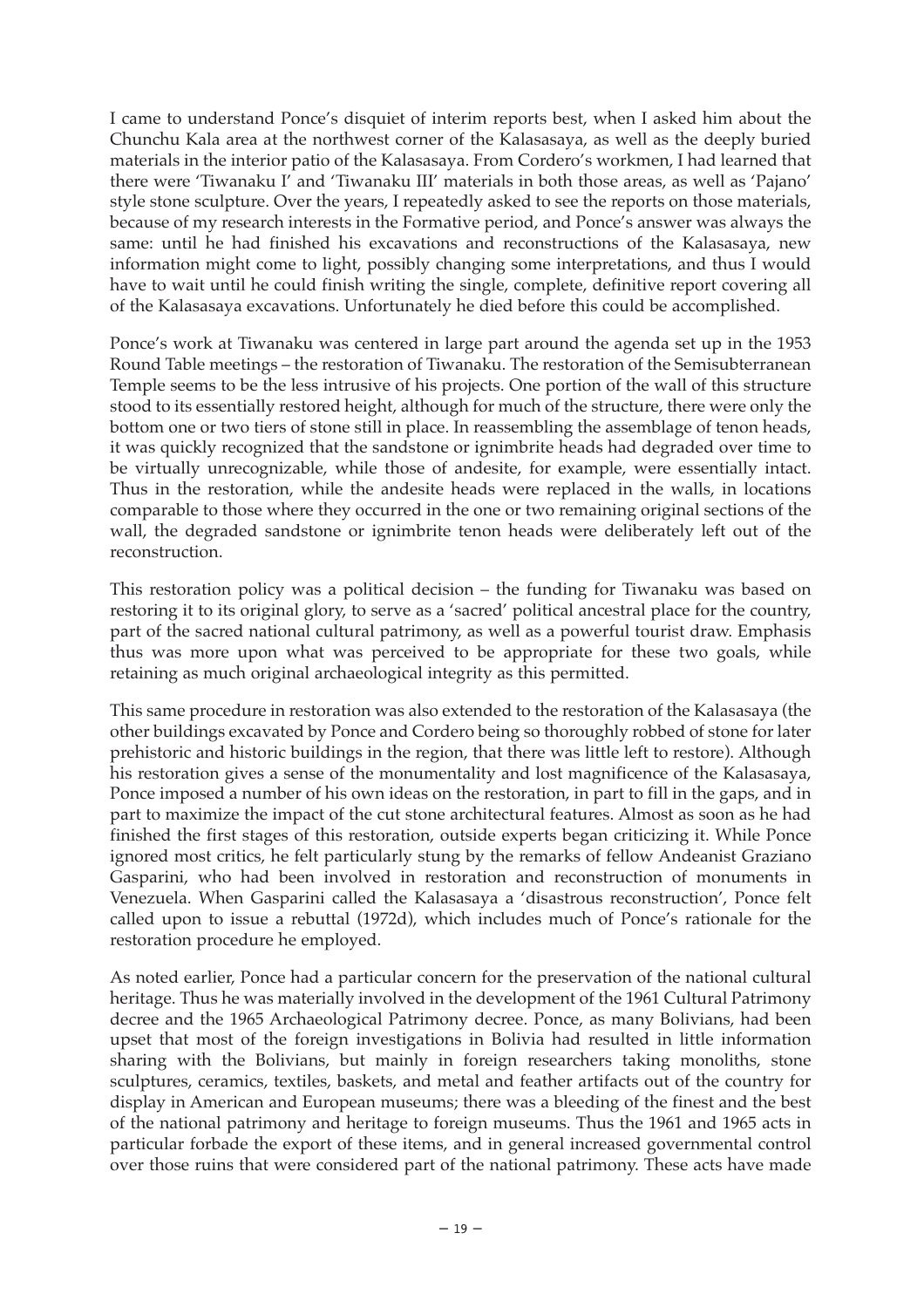trace element analyses and other modern technological procedures difficult to conduct, because in keeping foreigners from removing Bolivian patrimony, it has also made it difficult to send out samples for high-tech analyses.

The establishment of the Centro de Investigaciones Arqueológicas en Tiwanaku in 1958 was a first of its kind, but by the early 1970s, Ponce had secured his power base in La Paz well enough that he began to expand to other areas. One of the very first places was a return of attention back to the Mollo culture area, where he had begun his archaeological career. He established the Centro de Investigaciones Arqueológicas en Iskanwaya in 1973, and cleared part of the ruins of El Fuerte, taking the materials recovered to found the Museo Arqueológico Regional of Iskanwaya, and subsequently was able to get Iskanwaya declared a Monumento Nacional Prehispánico. He moved nearly simultaneously to compete with the archaeological community in the Cochabamba region, by establishing the Centro de Investigaciones Arqueológicas en Samaipata, where he also founded a Museo Arqueológico Regional. He subsequently set up the organizational frameworks for Centers for Archaeological Investigations in Copacabana, Yura, and Potosi; and when we began work in Chiripa in 1974, we were set up as CIACh (Centro de Investigaciones Arqueológicas en Chiripa). By 1975, all these were subsumed under a new entity that Ponce helped create – the Instituto Nacional de Arqueología (INAR), which was part of a larger new agency, the Instituto Boliviano de Cultura; Ponce served as the first director of INAR from 1975 to 1982. (INAR is now DINAR, Dirección Nacional de Arqueología).

Ponce's work on identifying and reconstructing ruins, plus establishing museums, gained him a good measure of local recognition. He received a number of prestigious awards:

- 1971 Condecoración Pedro Domingo Murillo
- 1974 Hijo Predilecto de Samaipata
- 1977 Premio Nacional de Cultura
- 1978 Condecoración Medalla de Oro
- 1986 Condecoración del Puma de Oro
- 1989 Pergamino de al Merito de la Alcaldía de Tiwanaku
- 2005 Orden del Cóndor de los Andes en el grado de Comendador

of which the 1977 and the 2005 awards were the most major. The last award, one of the highest of the Bolivian republic, was awarded to him just hours before he died of cancer in March.

His publishing career reflects the journals he created, and his shifting political successes. Thus many of his earliest publications are in the journal *Khana* which he helped found (Ponce 1953 to 1959). When he established the Centro de Investigaciones Arqueológicas en Tiwanaku, then he shifted his publication venue there (1959 on). However at about that same time, he had helped the Academia Nacional de Ciencias get funding support, and had helped them move into some unused space in the National Archaeological Museum, so that his major monographs in the early 1970s came out under the National Academy of Sciences rubric. When the journal *Khana* (1953–1967) folded, Ponce worked on establishing a new archaeological journal, *Pumapunku*. Ponce was the editor of the 'old series' of *Pumapunku* (1970–1978) as well as of its revival 'new series' (1991–1995). The intervening decade of the 1980s marks a virtual dearth of publications by Ponce, in part because of his increased political work with the MNR, and in part because he was supervising Dr. Alan Kolata and his students, who were bringing in major NSF funding to work on the Tiwanaku region.

Below I have listed the majority of publications by Ponce that I know. It is an important list, I think, because the short obituary comments by his colleagues in March lauded Ponce as an archaeological giant for having written nearly 50 books and articles – but our list includes over 75 items. At his death, Ponce was said to be working on a four volume synopsis of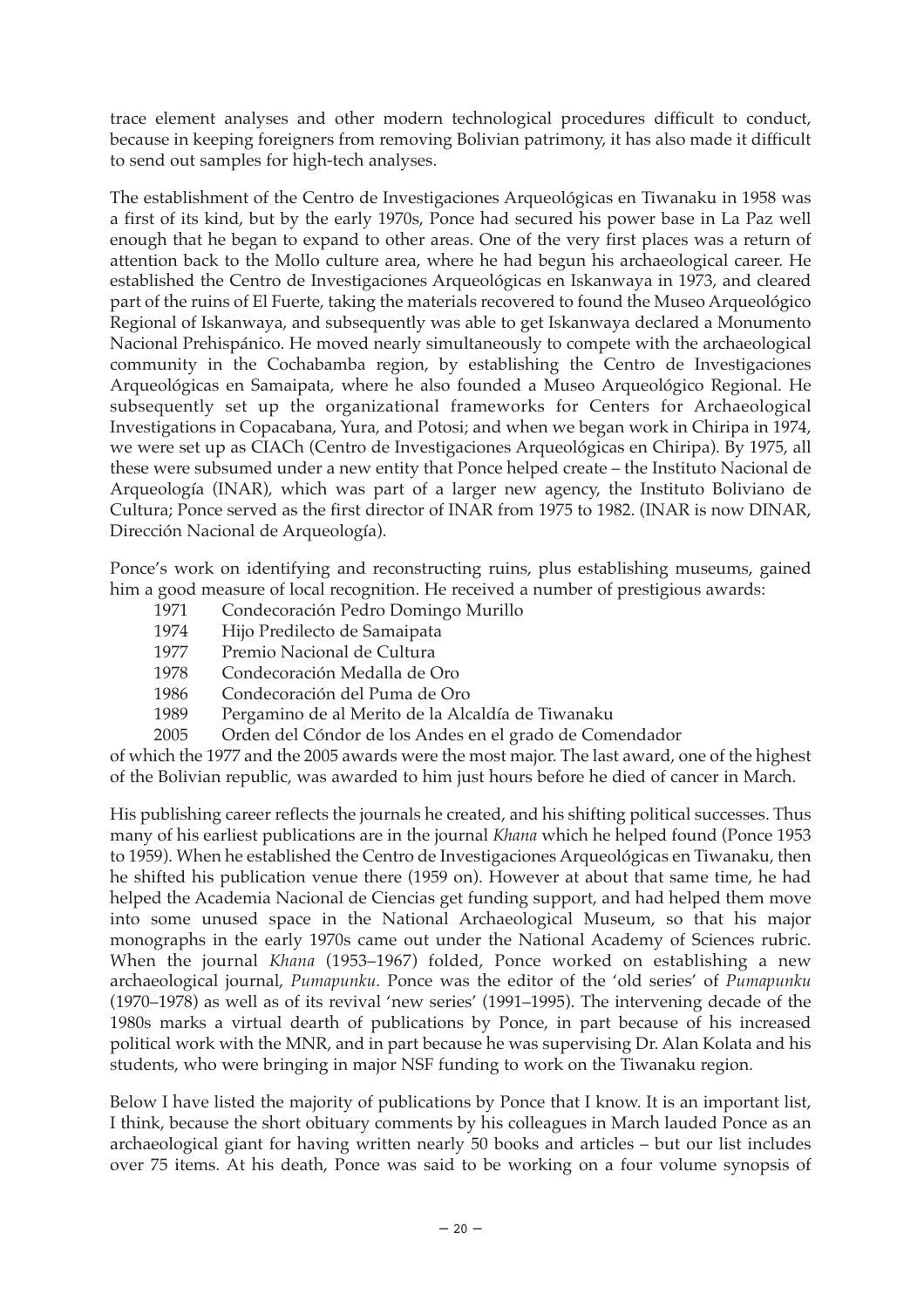Tiwanaku, to be published by the Universidad San Francisco de Asís, according to his oldest daughter, Naya Ponce. Thus in addition to a just issued book on Tiwanaku published by CIMA, not listed below as I lack the exact title, we may well be able to add to this list with a posthumous magnum opus. I have attempted to include the first published article source of the materials only; in virtually all cases for publications in the 1950s through the 1980s, the articles are all reprinted one or more times as 'separates' by the Academic Nacional de Ciencias, the Centro de Investigaciones Arqueológicas en Tiwanaku, and/or the Instituto Nacional de Arqueología de Bolivia, with later copyright dates. With two exceptions (both of which have substantial new materials), I have not included any of these later 'separates' on the list below; if we were to include them, the list would be well over 120 items.

1945 *Apuntes de Arqueología Andina*. La Paz.

1946 El Museo del Coronel Diez de Medina: una joya de la arqueología americana. *La Razón* (7 de Mayo), La Paz.

1947 Cerámica Tiwanacota. *Revista Geográfica América* 38(170):207–214.

1948 *Cerámica tiwanacota: vasos con decoración prosporpomorfa*. Archivos Ethnos 1(5). Buenos Aires. Emece.

1953 Los Kallawayas: apuntes para su estudio. *Khana* 1/2:74–80.

1954a Tiwanaku a través de los cronistas coloniales. *Khana* 3/4:16–22.

1954b Información antropológico de Bolivia, 1953–1954. *Boletín Bibliográfico de Antropología Americana* 17:89–96.

1955 El estilo Chiripa y su ubicación cronológica. *Khana* 7/8:3–8.

1957a La cerámica de Mollo. En: Carlos Ponce Sangines, ed. *Arqueología Boliviana. Primera Mesa Redonda de Arqueología Bolivia*, pp. 33–117. La Paz: Alcaldía Municipal.

1957b Una piedra esculpida de Chiripa. En: Carlos Ponce Sangines, ed. *Arqueología Boliviana. Primera Mesa Redonda de Arqueología Bolivia*, pp. 119–138. La Paz: Alcaldía Municipal.

1957c Cuatro cistas prehispánicas de Pinito. *Khana* 21/22/23/24:75–118.

1959a Investigaciones arqueológicas en Salla. *Khana* 27/28/29/30:16–32.

1959b Las tumbas de adobe de Totora. *Khana* 33/34:38–58.

1961 *Informe de labores, Centro de Investigaciones Arqueológicas en Tiwanaku: Octubre 1957, Febrero 1961*. La Paz: Centro de Investigaciones Arqueológicas en Tiwanaku, Publicación #1.

1963 *Tiwanaku: templete semisubterraneo, con 50 ilustraciones*. La Paz: Dirección Nacional de Informaciones de la Presidencia de la Republica.

1964 *Descripción sumaria del templete semisubterraneo de Tiwanaku*. La Paz: Centro de Investigaciones Arqueológicas en Tiwanaku, Publicación #2.

1967 Importancia de la cuenca paceña en el periodo precolombino. *Khana* 39:207–216.

1968a Perspectiva arqueológica. En Max Mille y Carlos Ponce Sangines. *Las Andesitas de*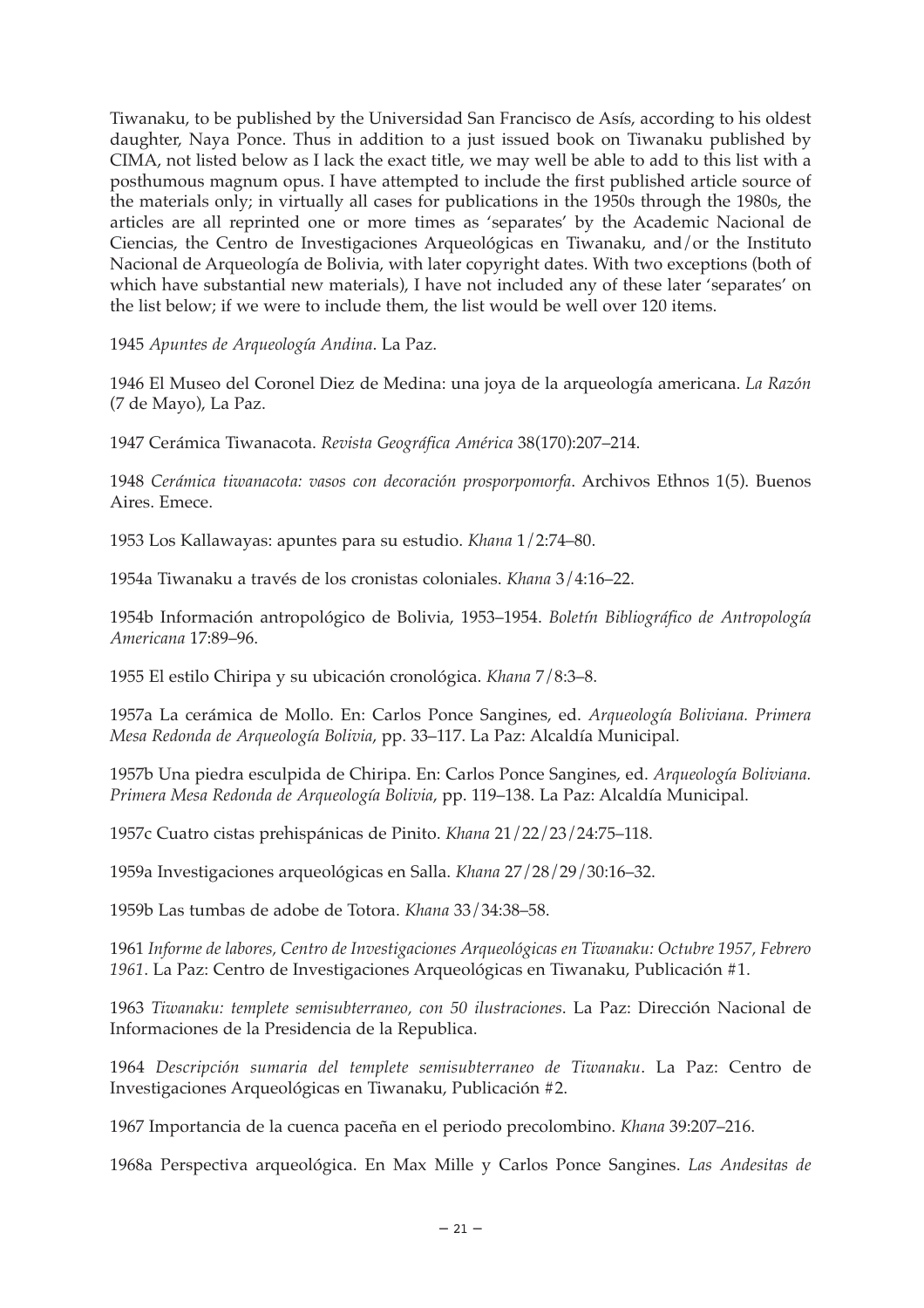*Tiwanaku*, pp. 25–43. La Paz: Academia Nacional de Ciencias de Bolivia, Publicación #18.

1968b Historia cultural precolombino de Bolivia. *Foro Universitario* 31:21–26.

1969a *Tiwanaku: descripción sumaria del templete semisubterraneo*. La Paz: Liberia Los Amigos del Libro.

1969b La ciudad de Tiwanaku: a propósito del último libro sobre planeamiento urbano precolombino de Jorge Hardoy. *Arte y Arqueología* 1:81–108.

1969c *Descripción sumaria del templete semisubterraneo de Tiwanaku*. Tercera edición, revisada. La Paz: Academia Nacional de Ciencias de Bolivia, Publicación #20.

1970a *El colonialismo científico y la desaparición de patrimonio arqueológico de Bolivia*. La Paz: Centro de Investigaciones de Tiwanaku, Publicación #1.

1970b Examen arqueológico. En: Carlos Ponce Sangines y Gerardo Mogrovejo Terrazas. *Acerca de la procedencia del material lítico de los monumentos de Tiwanaku*, pp. 11–188. La Paz: Academia Nacional de Ciencias de Bolivia, Publicación #21.

1970c *Las culturas Wankarani y Chiripa y su relación con Tiwanaku*. La Paz: Academia Nacional de Ciencias de Bolivia, Publicación #25.

1970d La Misión Científica Francesa Crequi-Montfort. *Kollasuyo* 71:104–126.

1970e Breve resumen de la historia cultura precolombina de Bolivia. *Pumapunku* (o.s.) 1:7–17.

1970f El problema del transporte precolombino de los bloques líticos del templo de Pumapunku. *Pukara* 1/2:95–121.

1971a La cerámica de la época I de Tiwanaku. *Pumapunku* (o.s) 2:7–28.

1971b Examen arqueológico de las ruinas precolombinas de Pumapunku, En: Carlos Ponce Sangines, Arturo Castaños Echazu, Waldo Ávila Salinas y Fernando Urquidi Barrau. *Procedencia de las areniscas utilizadas en el templo precolombino de Pumapunku (Tiwanaku)*, pp. 13–205. La Paz: Academia Nacional de Ciencias de Bolivia, Publicación #22.

1971c Tiwanaku: espacio, tiempo, y cultura: ensayo de síntesis arqueológica. *Pumapunku* (o.s.) 3:29–46, 1971 y 4:47–74, 1972. *También América Indígena* 32(3):717–772, 1972.

1972a *Tiwanaku: espacio, tiempo y cultura; ensayo de síntesis arqueológica*. La Paz: Academia Nacional de Ciencias de Bolivia, Publicación # 30.

1972b A propos des fouilles de Tiwanaku. *Archaeologia* 53:64–69.

1972c Replica a [Graziano] Gasparini. *Pumapunku* (o.s.) 5:69–83.

1973/4 V. Gordon Childe y el indicador tecnológico en la historiográfica. *Pumapunku* (o.s.) 6:9–19, 7:s.p.

1974a *Documentos Étnohistóricos: Tiwanaku 1657*. La Paz: Centro de Investigaciones Arqueológicas, (n.s.), Publicación #2.

1974b *Tadeo Haenke y su viaje a Samaipata en 1795*. La Paz: Centro de Investigaciones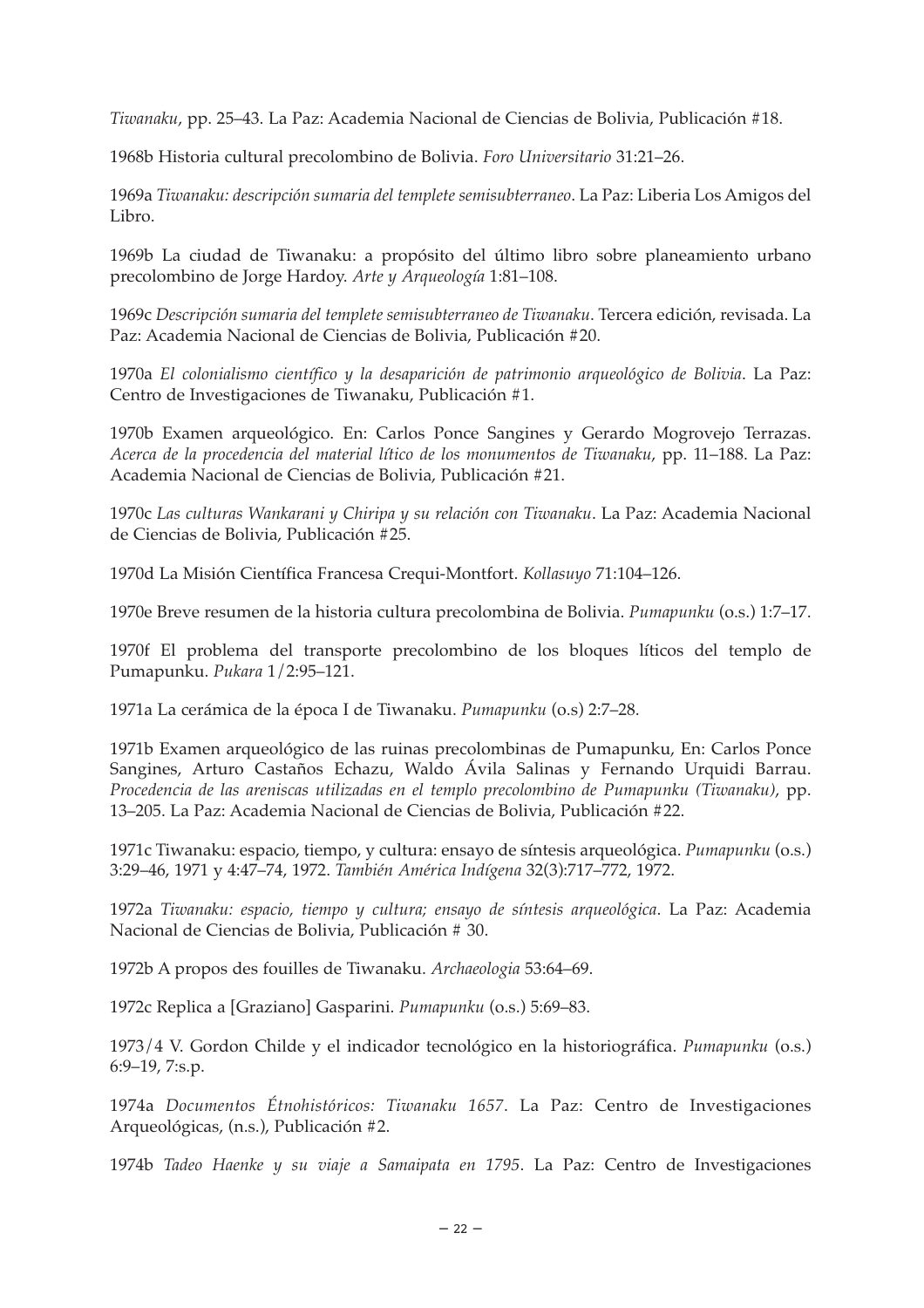Arqueológicas, (n.s.), Publicación #3.

1974–1976 *Catalogación del Patrimonio Arqueología de Bolivia*. Tomo 1, 1974; Tomo 2, 1975, Tomo 3, 1976. La Paz: Centro de Investigaciones Arqueológicas de Tiwanaku.

1975a *Alcides d'Orbigny y su viaje a Samaipata en 1832*. La Paz: Centro de Investigaciones Arqueológicas, (n.s.), Publicación #5.

1975d La ciudadela precolombina de Iskanwaya. *Arte y Arqueología* 3/4:195–216.

1975e Origen del dualismo cultural en Bolivia. *Pumapunku* (o.s.) 9:9–30.

1975f Reflexiones sobre la ciudad precolombina de Iskanwaya. *Pumapunku* (o.s.) 10:63–72.

1976a *Colocación de malla olímpica en el montículo arqueológico de Chiripa*. La Paz: Instituto Nacional de Arqueología.

1976b *El conato revolucionaria de 1805: el expediento referente al proceso seguido a José Gabriel Aguilar, José Manuel Ubalde y otros*. La Paz: Casa Municipal de la Cultura Franz Tamayo.

1976c Tiwanaku y lucha contra el melgarejismo. *Illimani* 8/9:182–200.

1976d La cultura nativa en Bolivia: su entronque y sus rasgos principales. En: *Jornadas Peruano-Bolivianas de Estudio Científico del Altiplano Boliviano y del Sur del Perú*. Tomo 1:51–101. La Paz: Casa Municipal de la Cultura Franz Tamayo.

1977a Apuntes para el estudio de la demografía histórica de Tiwanaku durante el periodo colonial. En: *Jornadas Peruano-Bolivianas de Estudio Científico del Altiplano Boliviano y del Sur del Perú*. Tomo 2:9–17. La Paz: Casa Municipal de la Cultura Franz Tamayo.

1977b El Instituto Nacional de Arqueología de Bolivia: su organización y proyecciones. *Pumapunku* (o.s.) 12:39–67.

1978a Apuntes sobre desarrollo nacional y arqueología. *América Indígena* 38(3):717–738.

1978b *Panorama de la arqueología boliviana*. La Paz: Instituto Nacional de Arqueología, Publicación #27.

1979 *Nueva perspectiva para el estudio de la expansión de la cultura tiwanaku*. La Paz: Instituto Nacional de Arqueología.

1981 *Descripción sumaria del templete semisubterraneo de Tiwanaku*. Quinta edición, revisada. La Paz: Editorial Juventud.

1984a *Sobre doctrina militar y plagio*. La Paz: Ediciones de la Verdad.

1984b *El federalismo en Bolivia: contribución a su historia*. La Paz: Empresa Editora Siglo Ltda.

1989 *Lukurmata: investigaciones arqueológicas en un asentamiento urbano de la cultura tiwanaku: ensayo de historición del avance científico (1895–1988)*. La Paz: Instituto Nacional de Arqueología de Bolivia.

1991a El urbanismo de Tiwanaku. *Pumapunku* (n.s.) 1:7–27.

1991b El lago Titicaca en el marco de la investigación científica. *Pumapunku* (n.s.) 2:67–118.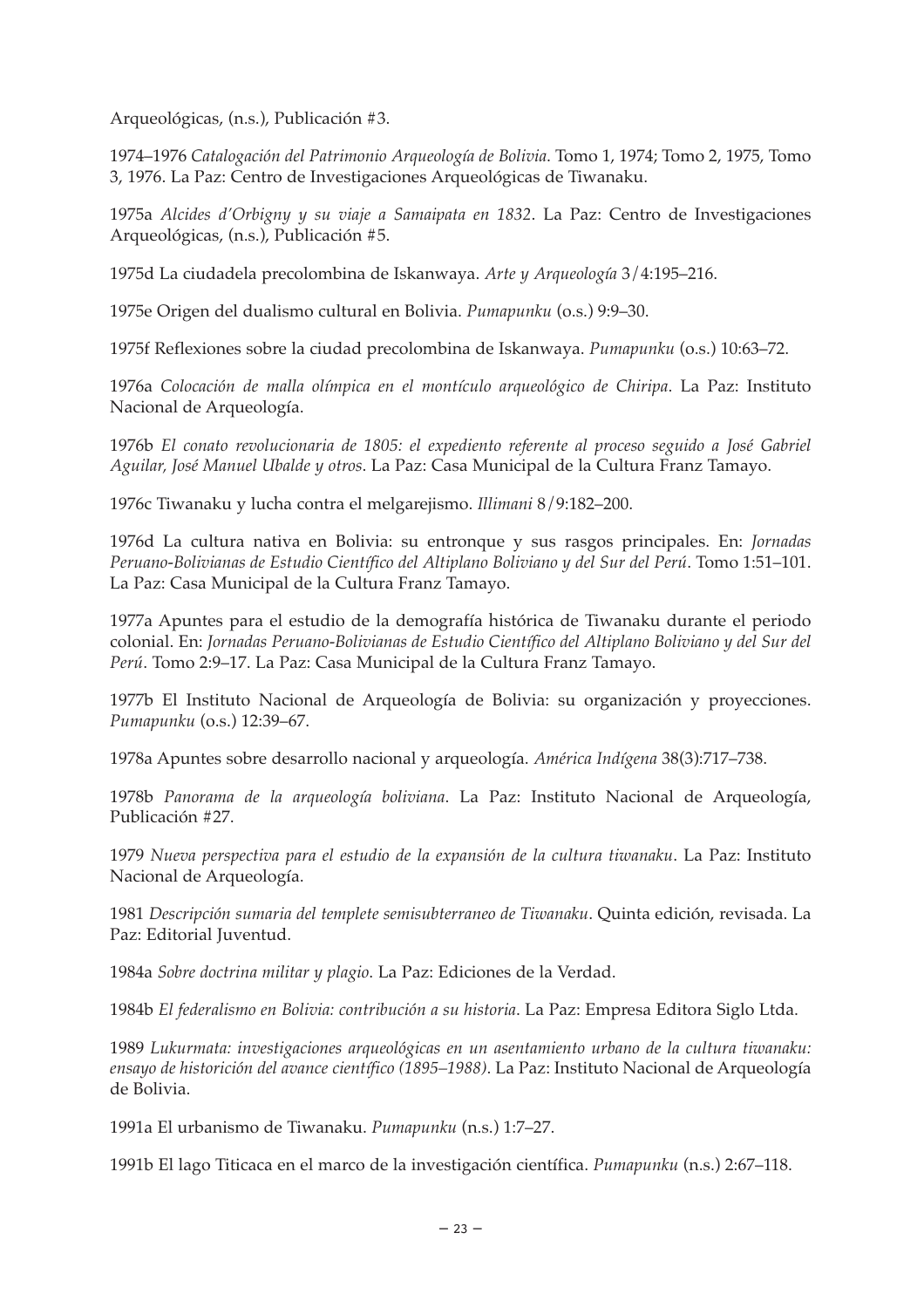1992a Arqueología subacuatica. En Carlos Ponce Sangines, Johan Reinhard, Max Portugal, Eduardo Pareja y L. Tiílla, eds. *Exploraciones arqueológicas subacuaticas en el lago Titikaka: informe científico*, pp. 11–328. La Paz: Editorial La Palabra Producciones.

1992b Prospección del Islote Khoa. En Carlos Ponce Sangines, Johan Reinhard, Max Portugal, Eduardo Pareja y L. Tiílla, eds. *Exploraciones arqueológicas subacuaticas en el lago Titikaka: informe científico*, pp. 329–418. La Paz: Editorial La Palabra Producciones.

1994a *El modelo de estado integrador de Tiwanaku y su expansión al litoral pacifico*. La Paz: Ministerio de Relaciones Exteriores y Culto, Coordinadora Nacional de Proyecto ILO, Tomo III.

1994b *Arturo Posnansky y su obsesión milenaria: biografía intelectual de un pionero*. La Paz: Producciones CIMA.

1994c Análisis espectrografito y patrón de impurezas en el cobre de las grapas tiwanacotas. *Pumapunku* (n.s.) 7:9–64.

1995a *Tiwanaku, 200 anos de investigaciones arqueológicas*. La Paz: Producciones CIMA.

1995b *Tiwanaku: un estado precolombino: contribución a la arqueología política*. La Paz: Centro de Investigaciones Antropológicas Tiwanaku.

1995c Arqueología política y el estado precolombino de Tiwanaku. *Pumapunku* (n.s.) 8:15–89.

1996 *Ensayo de recuperación historiográfica del estado Tiwanaku: concepción cíclica del tiempo y posible nomina de sus gobernantes*. La Paz: Universidad Privada Franz Tamayo.

1999 *Los jefes de estado de Tiwanaku y su nomina: un avance de la arqueológica política: ensayo de recuperación historiográfica*. La Paz: Producciones CIMA.

2000 *Tiwanaku y su fascinante desarrollo cultural: ensayo de síntesis arqueológica*. La Paz: Producciones CIMA.

2003 *La cultura tiwanaku y el sistema sociocultural prehispánico: ensayo de síntesis arqueológica*. La Paz: Producciones CIMA.

#### **Carlos Ponce Sangines, editor:**

1953 *Investigaciones arqueológicas en la región fronteraza de Perú y Bolivia, por Erland Nordenskiold (1877–1932)*. La Paz: Biblioteca Paceña.

1957 *Arqueología Boliviana. Primera Mesa Redonda de Arqueología Bolivia*. La Paz: Alcaldía Municipal.

#### **Carlos Ponce Sangines y Gregorio Cordero Miranda:**

1969 *Tunupa y Ekako: estudio arqueológico acerca de las efigies precolombinas de dorso adunco*. La Paz: Academia Nacional de Ciencias de Bolivia, Publicación #19.

#### **Carlos Ponce Sangines y Rodolfo S. Galvarro:**

1975 *La Republica Federal de los Inkas: los protocolos de 1880, material para su estudio: homenaje a sesquicentenario de la Fundación de la Republica de Bolivia*. La Paz: Municipalidad de La Paz, Casa